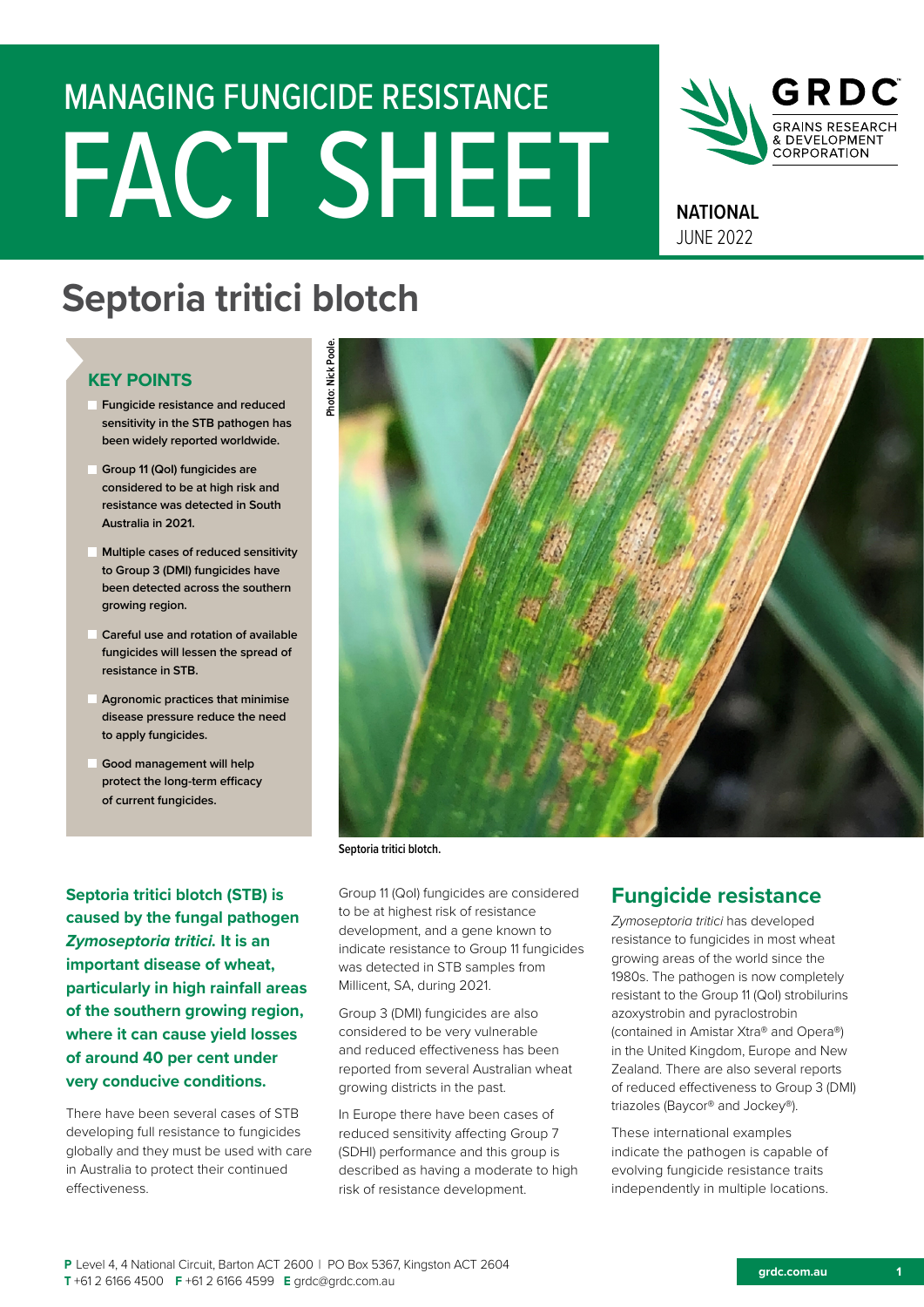

Considerable care is needed to ensure the continued effectiveness of the fungicides registered for STB in Australian cropping.

Resistance to Group 11 (QoI) strobilurin fungicides (e.g. Radial®, Veritas®, Topnotch®, etc) was detected in STB samples from Millicent, SA in July 2021. This resistance was linked to the G143A gene mutation, which is also associated with QoI resistance in wheat powdery mildew.

There is a strong possibility that more cases of this Group 11 resistance could be detected in the southern growing region.

Reduced sensitivity to the Group 3 DMI fungicides, including cyproconazole, epoxiconazole (Soprano®, etc.), flutriafol (Bayonet®, Impact®, Pollux®, etc.), propiconazole (Propimax®, Fitness®, etc.), tebuconazole (Laguna®, Orius®, Rebuke®, Folicur® etc.), and triadimenol (Baytan®, etc.) has been detected in New South Wales, SA, Tasmania and Victoria.

This reduced sensitivity was first detected in isolates collected from Victoria and Tasmania in 2011, then from NSW and SA in 2014.

The haplotype with the greatest impact on Group 3 efficacy, the G1 mutant, has since been widely detected in STB populations across NSW, Victoria, SA and Tasmania. It was most frequently found in Tasmania.

While epoxiconazole, propiconazole and fluquinconazole have all been linked to examples of reduced sensitivity, they will still control the disease in the field. However there have been detectable changes in the field performance of flutriafol, cyproconazole and tebuconazole.

Group 7 (SDHI) fungicides still offer effective control of STB in Australia. However, the risk of STB developing SDHI resistance means use of this MoA group must also be carefully managed.

# **Fungicide resistance terminology**

**When a pathogen is effectively controlled by a fungicide, it is defined as sensitive to that fungicide. As fungicide resistance develops, that sensitive status can change to:**

#### **REDUCED SENSITIVITY**

**When a fungicide application does not work optimally but does not completely fail.** 

**This may not be noticeable at field level, or the grower may find previously experienced levels of control require higher chemical concentrations up to the maximum label rate. Reduced sensitivity must be confirmed through specialised laboratory testing.**

# **Managing fungicide resistance**

It is important to recognise that fungicide use, and the development of fungicide resistance, is a numbers game. That is, as the pathogen population increases, so does the likelihood and frequency of naturally resistant strains being present.

A compromised fungicide will only control susceptible individuals while resistant strains within the population continue to flourish.

As a result, it is best to use fungicides against a small pathogen population. That way, only a small number of resistant individuals will be present to survive the fungicide application and they will remain vulnerable to other competitive pressures in the agriecosystem.

Keeping the pathogen population low can be achieved by taking all possible agronomic steps to minimise disease pressure (see *Non-chemical controls* below) and by applying fungicide at the first sign of infection once the crop has reached its key growth stages.

**RESISTANCE** 

**When a fungicide fails to provide disease control in the field at the maximum label rate.** 

**Resistance must be confirmed by laboratory testing and be clearly linked to a loss of control when using the fungicide correctly in the field.**

#### **LAB DETECTION**

**A measurable loss of sensitivity can often be detected in laboratory** *in vitro* **tests before or independent of any loss of fungicide efficacy in the field. Laboratory testing can indicate a high risk of resistance or reduced sensitivity developing in the field.** 

# **Fungicide usage recommendations for wheat**

**Planning of fungicide rotations needs to consider all fungal pathogens that may be present in the crop. Otherwise the fungicide treatment for one pathogen may encourage resistance in another.** 

Careful fungicide use will reduce the risk of fungicide resistance developing in STB in Australia and help ensure the longevity of the available chemical protections.

Advice to wheat growers includes:

- **Minimise** use of the **Group 3**  fungicides that are known to have compromised resistance.
- **Rotate Group 3** actives within and across seasons. In other words, do not use the same Group 3 active ingredient twice in succession.
- **Avoid** more than three applications of fungicides containing any **Group 3** active in the one growing season.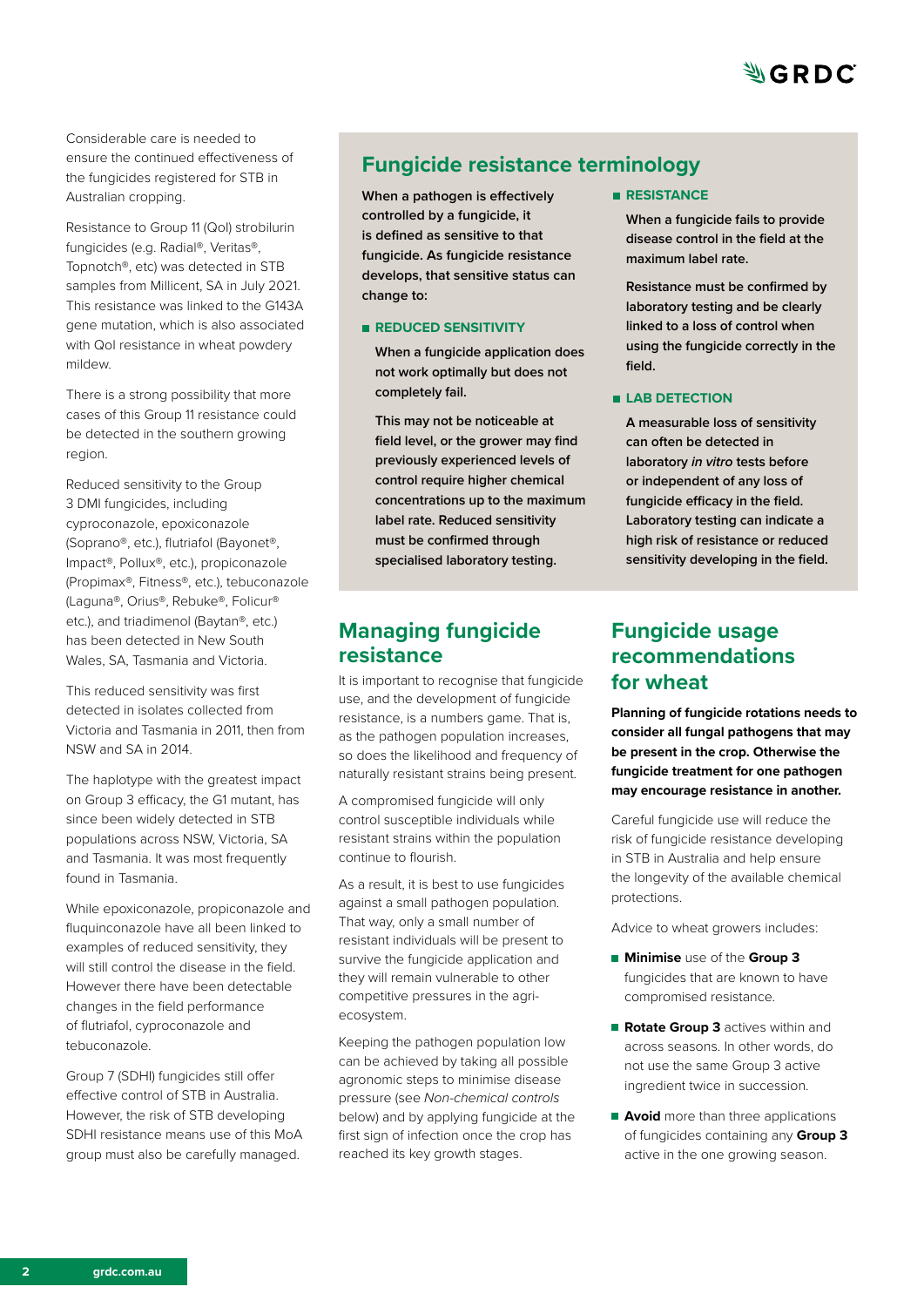- **Group 11** containing fungicides should always be used mixed with a Group 3 DMI (if not already formulated). This **Group 11 + 3** mixture should be rotated with effective **Group 3** or **Group 3 + 7** mixtures, taking care that the active ingredients in these rotational products are different to those used in mixture for the Group 11 application.
- **Group 11** containing fungicides should always be used as a preventative rather than a curative control.
- Avoid applying more than one application per season of **Group 7** or **Group 11** containing products, whether solo or in mixtures. This includes foliar sprays as well as in-furrow or seed treatments that have activity on foliar diseases. Combinations of in-furrow and seed treatment are counted as one application.

Finally, it is always important to follow the AFREN 'Fungicide Resistance Five' recommendations for fungicide use. These guidelines can be applied to all crops and pathogens, regardless of their formal fungicide resistance status, to reduce the chances of resistance developing.

# **Non-chemical controls**

Septoria tritici blotch is favoured by susceptible host varieties growing in cool, moist conditions (15° to 20°C, with frequent rain events followed by 48 hours of leaf wetness or high relative humidity). It is more common in early sown crops and in wet springs and causes the greatest yield loss when it infects the upper three leaves of the plant.

Yield loss can range from 20 per cent in typical seasons to around 40 per cent in very conducive conditions.

*Zymoseptoria tritici* survives on wheat stubble. Spores are both wind-borne and dispersed by rain splash.

Management practices to help reduce disease pressure and spread include:

**Planting less susceptible wheat varieties.** 

Any level of genetic resistance to STB will help slow the rate of pathogen

# **The Fungicide Resistance Five!**

- **1. Avoid susceptible crop varieties**
- **2. Rotate crops use time & distance to reduce disease carry-over**
- **3. Use non-chemical control methods to reduce disease pressure**
- **4. Spray only if necessary & apply strategically**
- **5. Rotate & mix fungicides / MoA groups**

and disease development within a crop. This, in turn, reduces the reliance on fungicides to manage the disease. Avoid growing S and VS wheat varieties in disease-prone areas.

**Practicing good crop rotation and stubble management.**

A program of crop rotation creates a dynamic host environment that helps reduce inoculum levels from year to year. Wheat should not be planted into wheat stubble.

Rotating non-susceptible wheat varieties can also provide a more dynamic host environment, forcing the pathogen to adapt rather than prosper.

#### **Avoiding early sowing.**

Sowing later can help delay plant growth until after the initial warm and damp period of late autumn to early winter that favours STB. This is important as infection of young plants can lead to increased losses at maturity. Later sown crops also tend to develop smaller canopies, which are less conducive to powdery mildew infection. However, delayed sowing can have an associated yield penalty in some environments and growers need to consider their risks.

#### **Encouraging air circulation.**

If crops need to be sown early for a long season in cool climates, grazing of the vegetative plants by livestock can reduce and open up the canopy. This will help encourage air circulation through the crop and lower the relative humidity. Strategies such as wider row spacings and reduced plant populations (without compromising yield potential) can also be beneficial.

**Taking region-wide action.** STB has developed widespread fungicide resistance rapidly overseas. It is worth talking with neighbours and working together for integrated, area-wide fungicide resistance management practices.



**Septoria tritici blotch.**